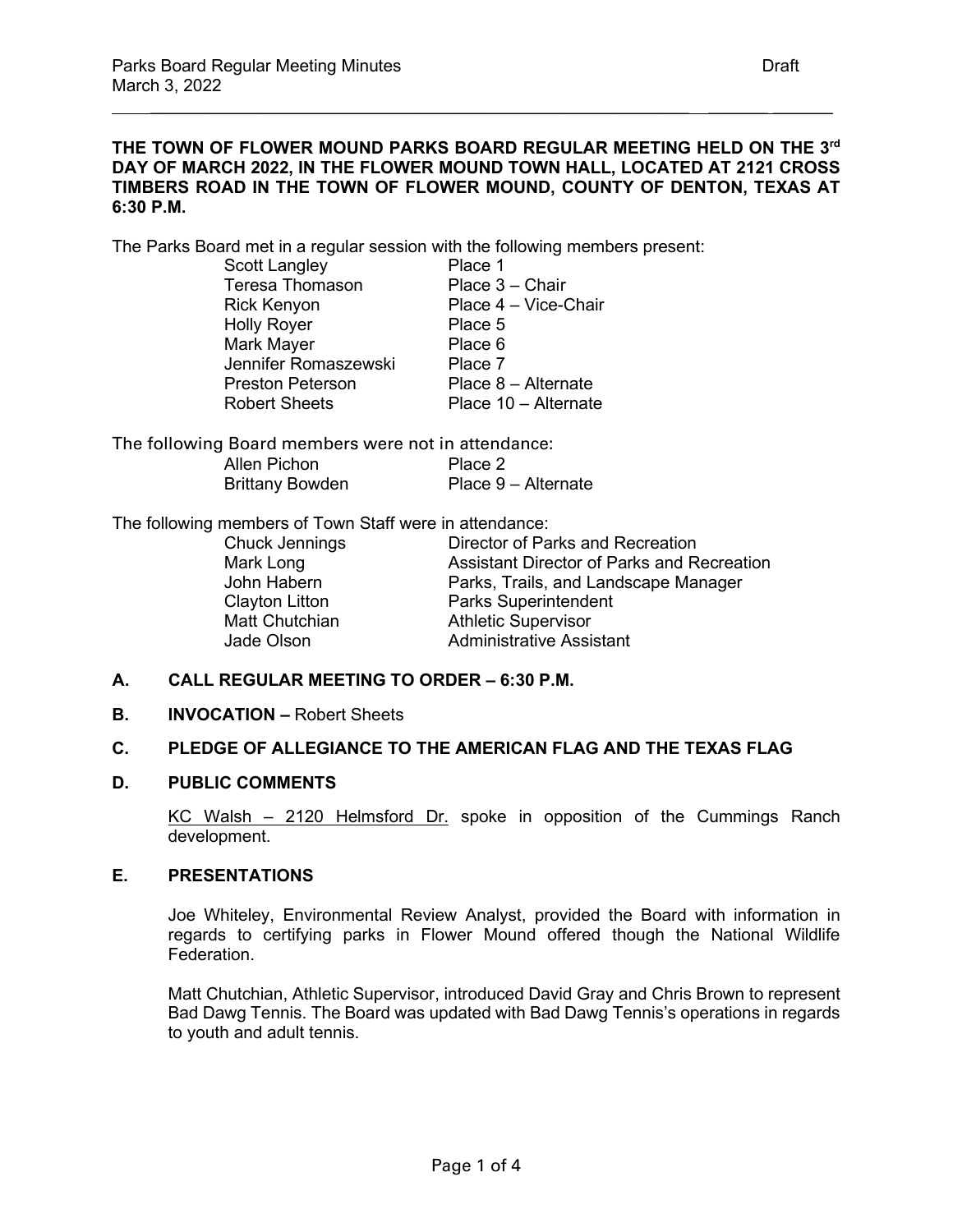# **F. DIRECTOR'S REPORT**

**Chuck Jennings, Director of Parks and Recreation** had the following announcements and provided a power point presentation on park development updates:

• All infields as Bakersfield Park and Gerault Park have been renovated.

 $\frac{1}{2}$  ,  $\frac{1}{2}$  ,  $\frac{1}{2}$  ,  $\frac{1}{2}$  ,  $\frac{1}{2}$  ,  $\frac{1}{2}$  ,  $\frac{1}{2}$  ,  $\frac{1}{2}$  ,  $\frac{1}{2}$  ,  $\frac{1}{2}$  ,  $\frac{1}{2}$  ,  $\frac{1}{2}$  ,  $\frac{1}{2}$  ,  $\frac{1}{2}$  ,  $\frac{1}{2}$  ,  $\frac{1}{2}$  ,  $\frac{1}{2}$  ,  $\frac{1}{2}$  ,  $\frac{1$ 

- The athletic crews are busy as the spring season sports leagues have started.
- The Town is currently out to bid on the Landscape Maintenance Contract.
- Tomorrow staff will host 5 LISD high school students for career out day.
- The Citizens Academy will be on Saturday starting at the Senior Center.
- Still no update on Peters Colony Memorial Park. We are still waiting on funding.
- On April 18<sup>th</sup> there will be an update with at the Council meeting for the Parks Board and CDC.
- Rheudasil Park construction is still underway.
- Canyon Falls Park construction is still underway. The park is anticipated to be complete by May of 2022.
- Heritage Park has received the life floor, shade structures, and the synthetic turf. The adult fitness area project is in process.
- The playground and pavilion have been ordered for Grand Park and the construction award will be on the March 7 council agenda
- The dog park restroom and parking lot project has been completed.
- Culwell Park, Shadow Ridge, Colony Park, Prairie Trail Park, and Lone Tree Park playgrounds received new safety surfacing.
- Glenwick Park baseball field and tennis court are getting new LED lights. Leonard and Helen Johns tennis courts are also getting new LED lights.
- The Trails and Bikeways Master Plan is anticipated to be completed and presented to Board and Commissions in May or June.

**Mark Long, Assistant Director of Parks and Recreation** had the following announcements:

- On Friday, February 25 the Town announced Randy Rogers Band as the headline act for Independence Fest 2022
- Terri Lee, Recreation Services Recreation Specialist, was named the 2021 CAC Employee of the Year. Chosen by full-time staff. The award is given to one parttime staff member who shows continued dedication to their job and regularly goes above and beyond throughout the year.
- Early Summer Camp registration begins for CAC Members at 9 a.m. on Monday, March 14
- Due to a lifeguard shortage, the Community Activity Center's indoor pool will run on an adjusted scheduled beginning this Friday, March 4, until further notice. The pool will operate with a delayed open of 8 a.m. on M/W/F.
- Please join the Denton County Indian Cultural Association and the Town of Flower Mound to celebrate Holi: Festival of Color on Saturday, March 19 from 10 – 3 p.m. at Heritage Park. The festival will include music, dance performances, drum performances, food trucks, community mural, children's activities, and, of course, a color throw!
- TCP Manager, Brian Vonderlin returned last week from South Carolina where he completed the Outdoor Hospitality Professional certification program through the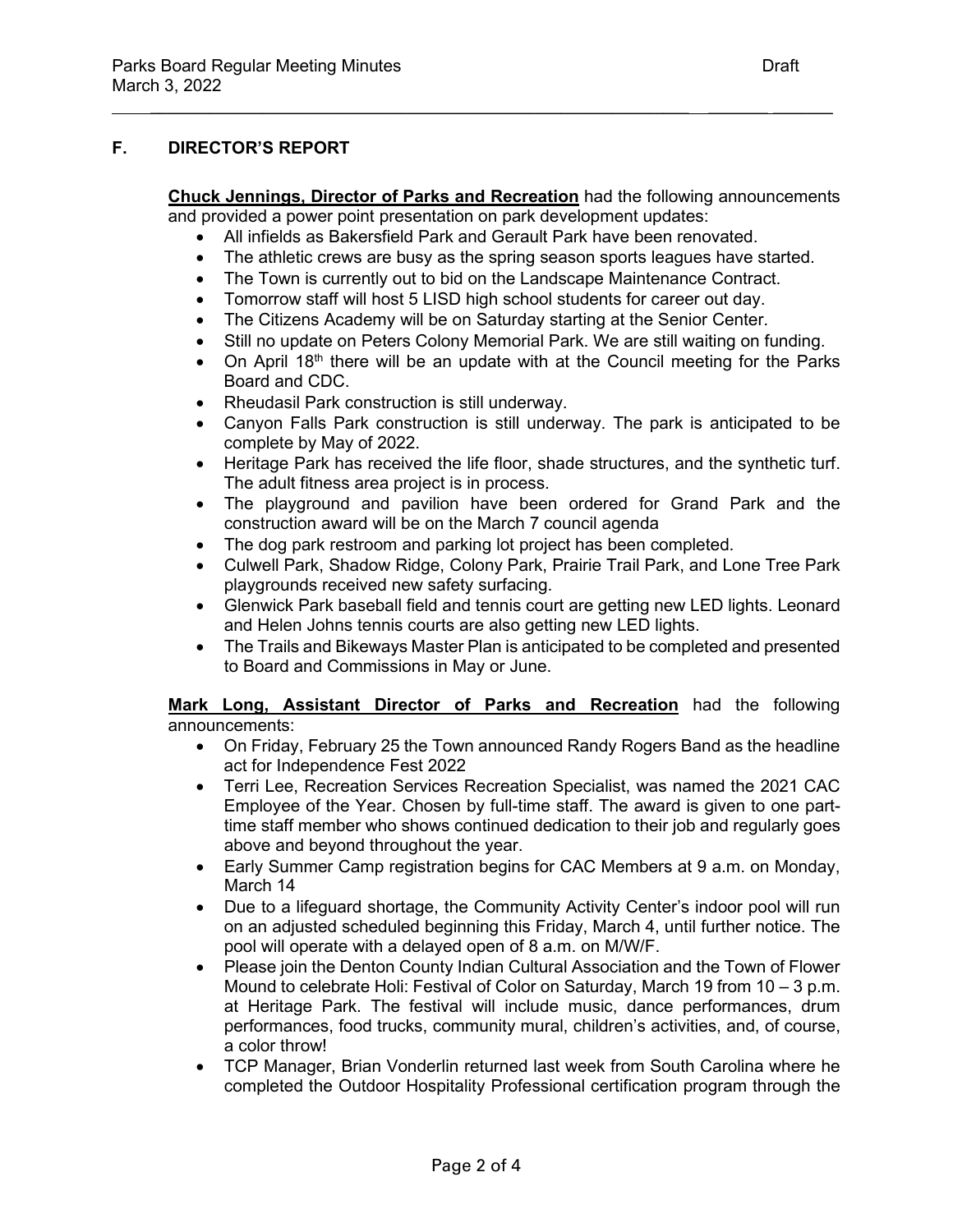National School of RV and Campground Management. Deep dive into operations, law, HR, and marketing. He's already asking to do a lot of what he learned.

- Art Selection Committee met on Tuesday, March 2<sup>nd</sup> to discuss and select three designs for the 2022 Traffic Signal Box Art Project.
- Arts Festival. Vendor applications are being accepted

## **G. CONSENT AGENDA**

**1. Consider approval of the minutes from a special meeting of the Parks Board held on February 16, 2022.**

 $\frac{1}{2}$  ,  $\frac{1}{2}$  ,  $\frac{1}{2}$  ,  $\frac{1}{2}$  ,  $\frac{1}{2}$  ,  $\frac{1}{2}$  ,  $\frac{1}{2}$  ,  $\frac{1}{2}$  ,  $\frac{1}{2}$  ,  $\frac{1}{2}$  ,  $\frac{1}{2}$  ,  $\frac{1}{2}$  ,  $\frac{1}{2}$  ,  $\frac{1}{2}$  ,  $\frac{1}{2}$  ,  $\frac{1}{2}$  ,  $\frac{1}{2}$  ,  $\frac{1}{2}$  ,  $\frac{1$ 

#### **Board Deliberation**

Board Member Mayer moved to approve as presented in the agenda caption. Board Member Romaszewski seconded the motion.

## **VOTE ON THE MOTION**

**AYES: Langley, Peterson, Kenyon, Royer, Mayer, Romaszewski**

- **NAYS: None**
- **H. RECESS REGULAR MEETING**
- **I. CALL WORK SESSION TO ORDER**
- **J. WORK SESSION ITEMS**
- **2. Review and discuss updated plans and operational analysis of a tennis center as part of the tennis center feasibility study.**

**Staff Introduction** Chuck Jennings – Director of Parks & Recreation

# **Pros Consulting**

Mike Svetz

Mike Svetz discussed operational plans, economic impacts, and the few adjustments to one of the locations on the concept plan.

Susan Johannes – 125 Forest Oak Ct, Double Oak, TX 75077 – chose not to speak but was in support of a Tennis Center.

# **K. ADJOURN WORK SESSION**

### **L. RECONVENE REGULAR MEETING**

- **M. REGULAR ITEMS**
- **3. Consider recommending to Planning and Zoning Commission and Town Council Park Land Dedication and Park Development Fee requirements for the Cummings Ranch residential development generally located north of Cross Timbers Rd. and west of Shiloh Rd.**